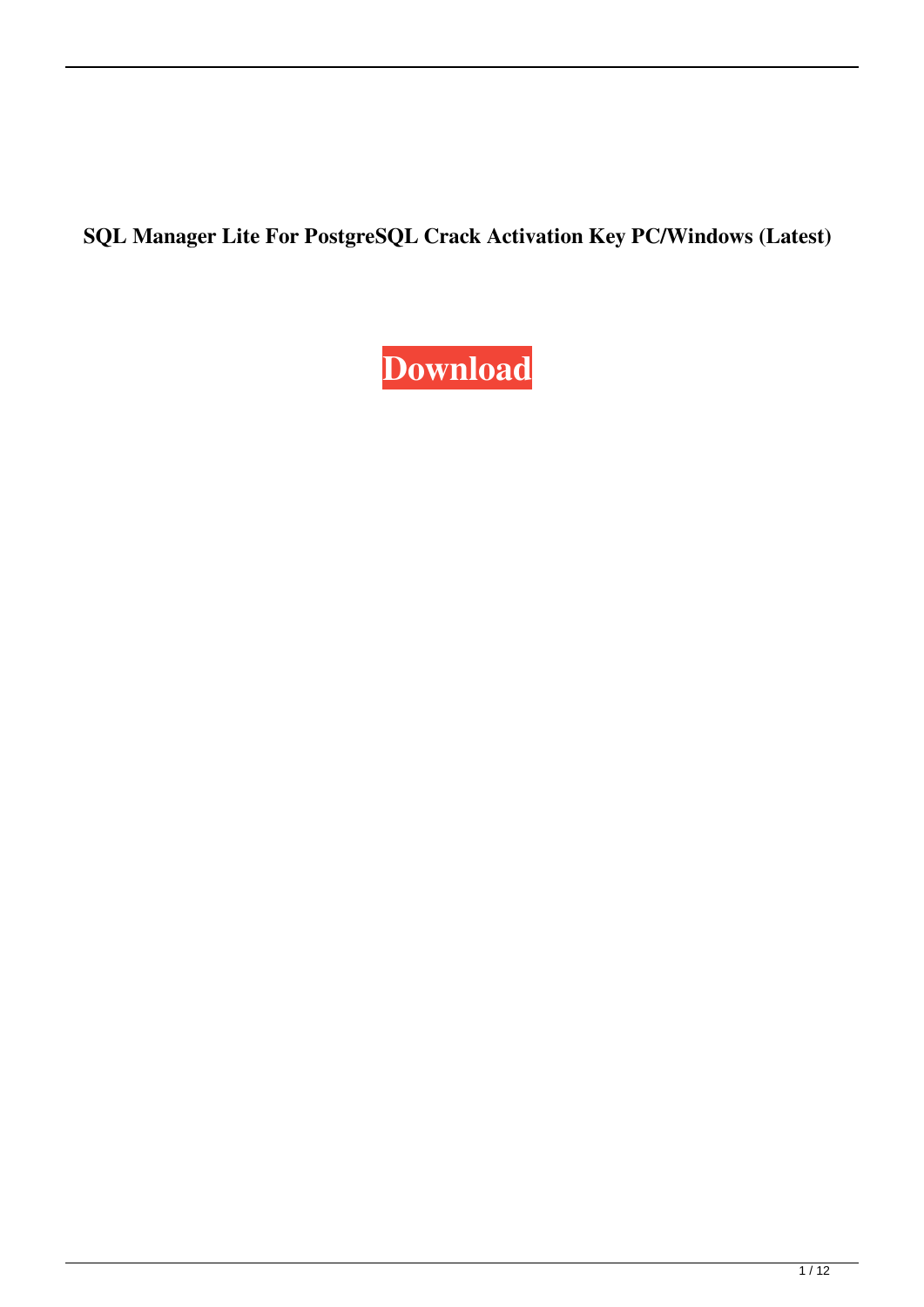SQL Manager Lite for PostgreSQL is a free database management and configuration solution. SQL Manager Lite for PostgreSQL Key Features: - Provide an inbuilt editor that enables the user to edit and execute PostgreSQL scripts for data comparison, backup, and maintenance purposes. - Advanced monitoring that can provide valuable information on issues that may occur on your database. - Manage your PostgreSQL databases and objects using the intuitive interface of the editor. - Host and configure the PostgreSQL server and database to your preferences. - Enable scheduled jobs to ease your daily database management. - Compatible with both Windows and Linux and can run from a USB drive. SQL Manager Lite for PostgreSQL User Reviews: PostgreSQL is an open-source database management system, based on PostgreSQL (in the PostgreSQL family). It is the world's most popular database system, and has been adopted by many companies and universities around the world. It is free and open-source, and is distributed under the PostgreSQL license, which allows free and open use,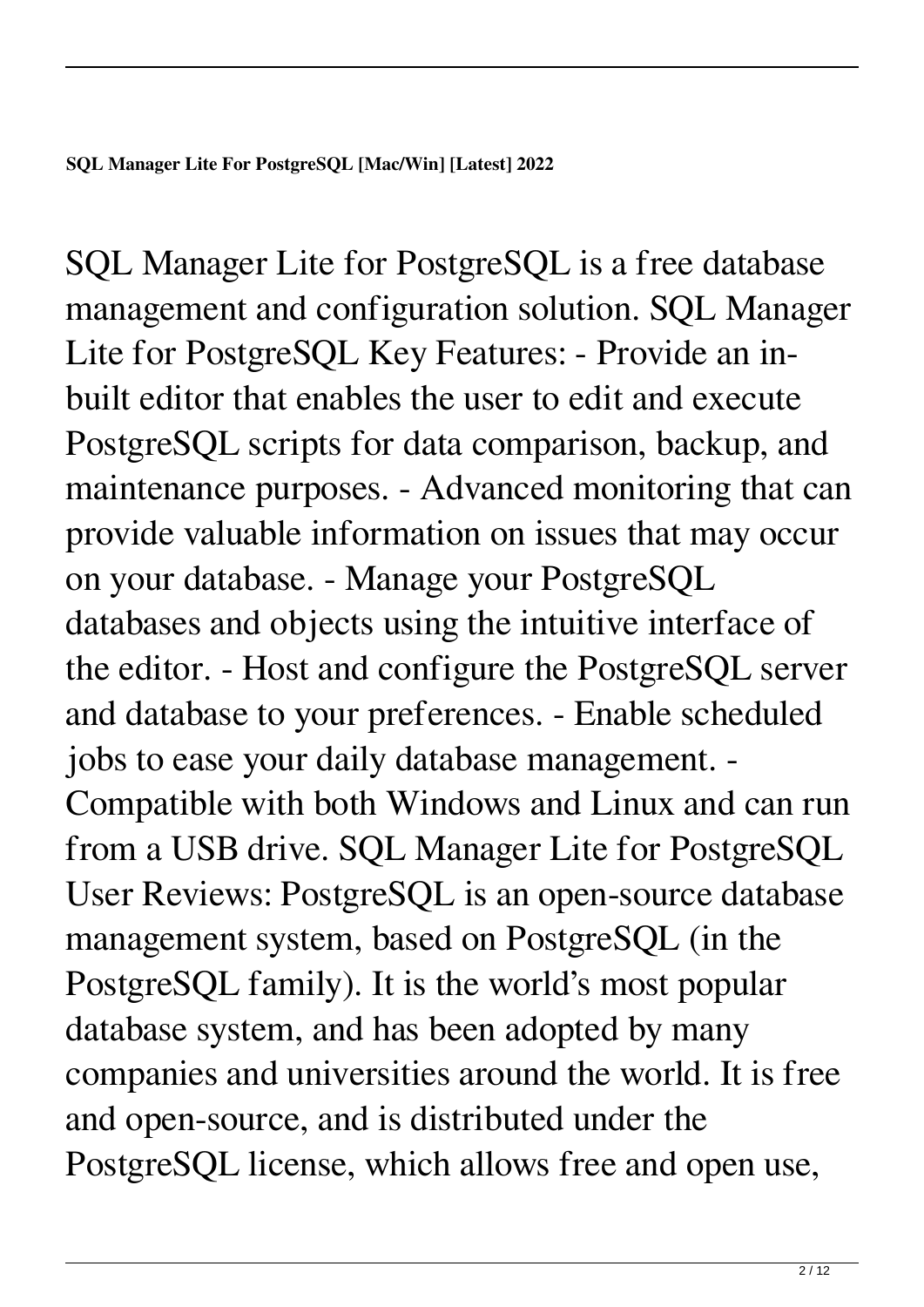# distribution, and modification. Check out these other

useful PostgreSQL tools: SQL Manager Lite for MySQLDB SQL Manager Lite for SQLite SQL Manager Lite for Firebird SQL Manager Lite for Oracle SQL Manager Lite for Access SQL Manager Lite for SQL Server SQL Manager Lite for MSSQL SQL Manager Lite for DB2 SQL Manager Lite for Interbase SQL Manager Lite for Informix SQL Manager Lite for Ingres SQL Manager Lite for Sybase SQL Manager Lite for Hana SQL Manager Lite for MaxDB SQL Manager Lite for Derby SQL Manager Lite for Generic Database SQL Manager Lite for Microsoft Access SQL Manager Lite for MySql SQL Manager Lite for MongoDB SQL Manager Lite for MySQL SQL Manager Lite for SQLite SQL Manager Lite for Oracle SQL Manager Lite for MySQL SQL Manager Lite for PostgreSQL SQL Manager Lite for Vertica SQL Manager Lite for Interbase SQL Manager Lite for Ingres SQL Manager Lite for Informix SQL Manager Lite for Hana SQL Manager Lite for MaxDB SQL Manager Lite for Derby SQL Manager Lite for MySQL SQL Manager Lite for MSSQL SQL Manager Lite for Access SQL Manager Lite for SQL Server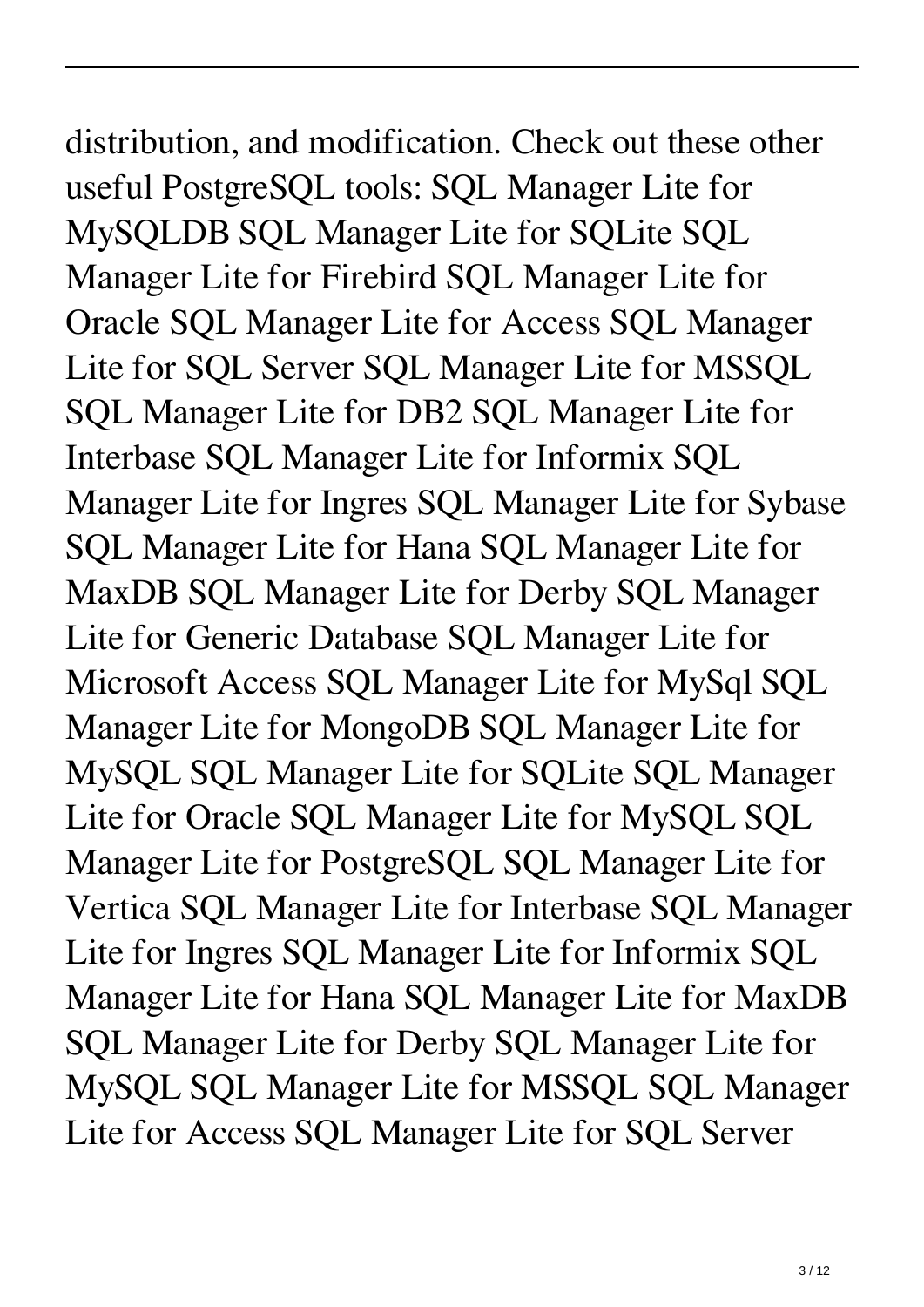### SQL Manager Lite for Oracle SQL Manager Lite for PostgreSQL SQL Manager Lite for MySQLDB SQL Manager Lite for SQLite SQL Manager Lite for Firebird SQL Manager Lite for Oracle

**SQL Manager Lite For PostgreSQL Patch With Serial Key For PC**

& apos; Key Macro & apos; scripts are templates that are either created by users or created by developers. They are used to format data that is entered in an interface. These macros are generally stored in a database and do not need to be run. Macros are very similar to other databases, such as Oracle, MySQL, and SQL Server. Macros in Access work like variables. You define them, define their scope, and then you define how they can be used. When you do this, macros are able to take input from the user and then perform an operation on the data. A macro in Access is similar to an SQL statement. There are two types of macros that are available in Key Macro: HTML and non-HTML.  $\&$ apos; HTML Macros $\&$ apos; work just like they do in a browser. This means that they will format data the same way that the web browser would. This has the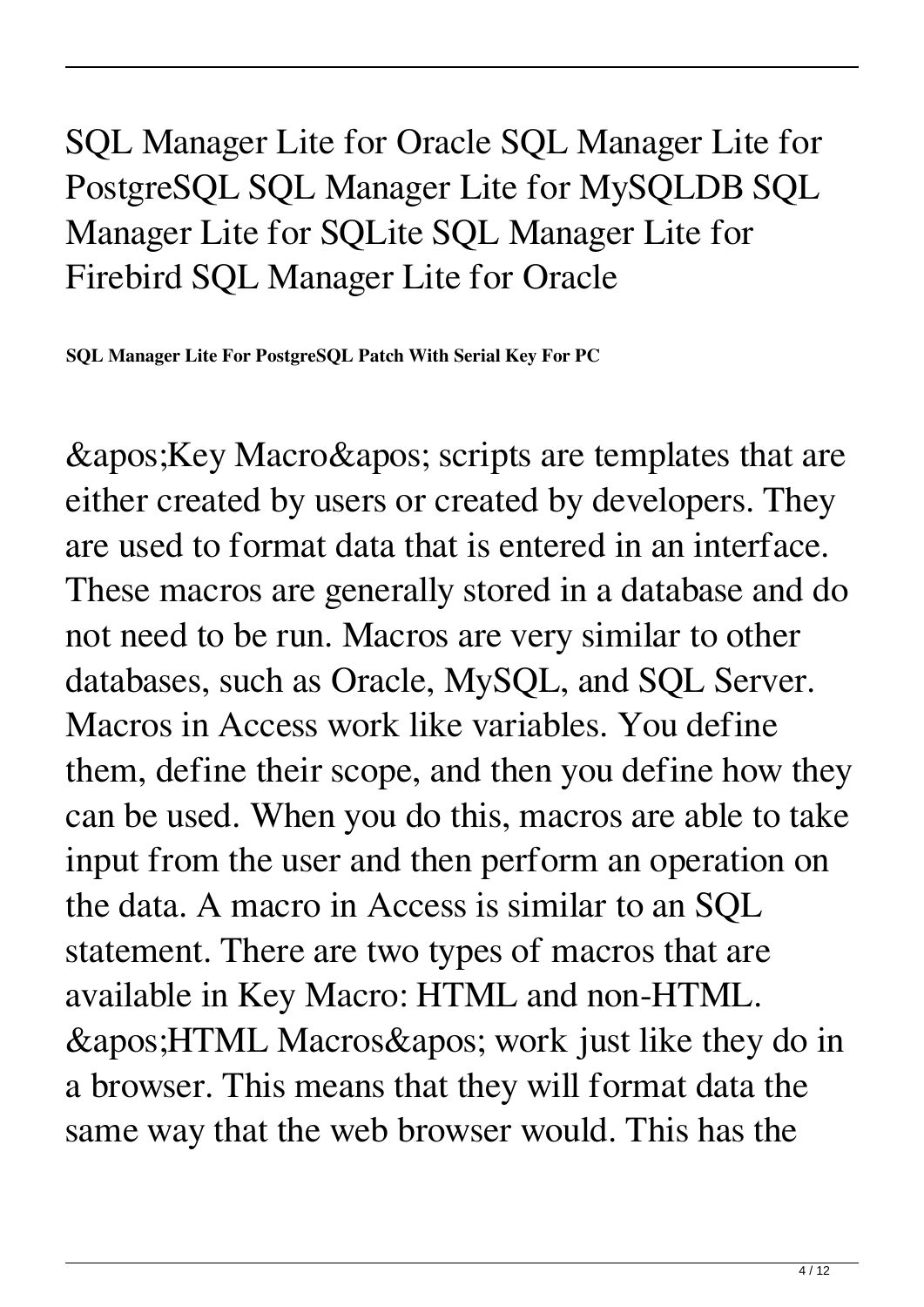## advantage of creating consistent formatting across applications. ' Non-HTML Macros' have the ability to perform more complex formatting, such as conditional formatting. Conditional formatting is very similar to VBA functions in Excel. It allows you to put a series of statements that are evaluated when a certain condition is met. Key Macro consists of macro functions and macro variables. You define a macro function, and then you define what each function is used for. & apos; Macro variables & apos; are used to store values that the macro function uses. When it is time to run the macro, the macro function uses the values stored in the macro variable. Key Macro allows you to create multiple macros and organize them into different sections. This allows you to create multiple

macros and organize them into different sections. Key

Macro allows you to format data by adding the data to

a report. You can change the format for each section,

complex as you want it to be. You can define columns

and rows, as well as add formatting and functions to

your data. HTML Macros You can access HTML

and you can add a new section if you would like to

have different sections of data. This data can be as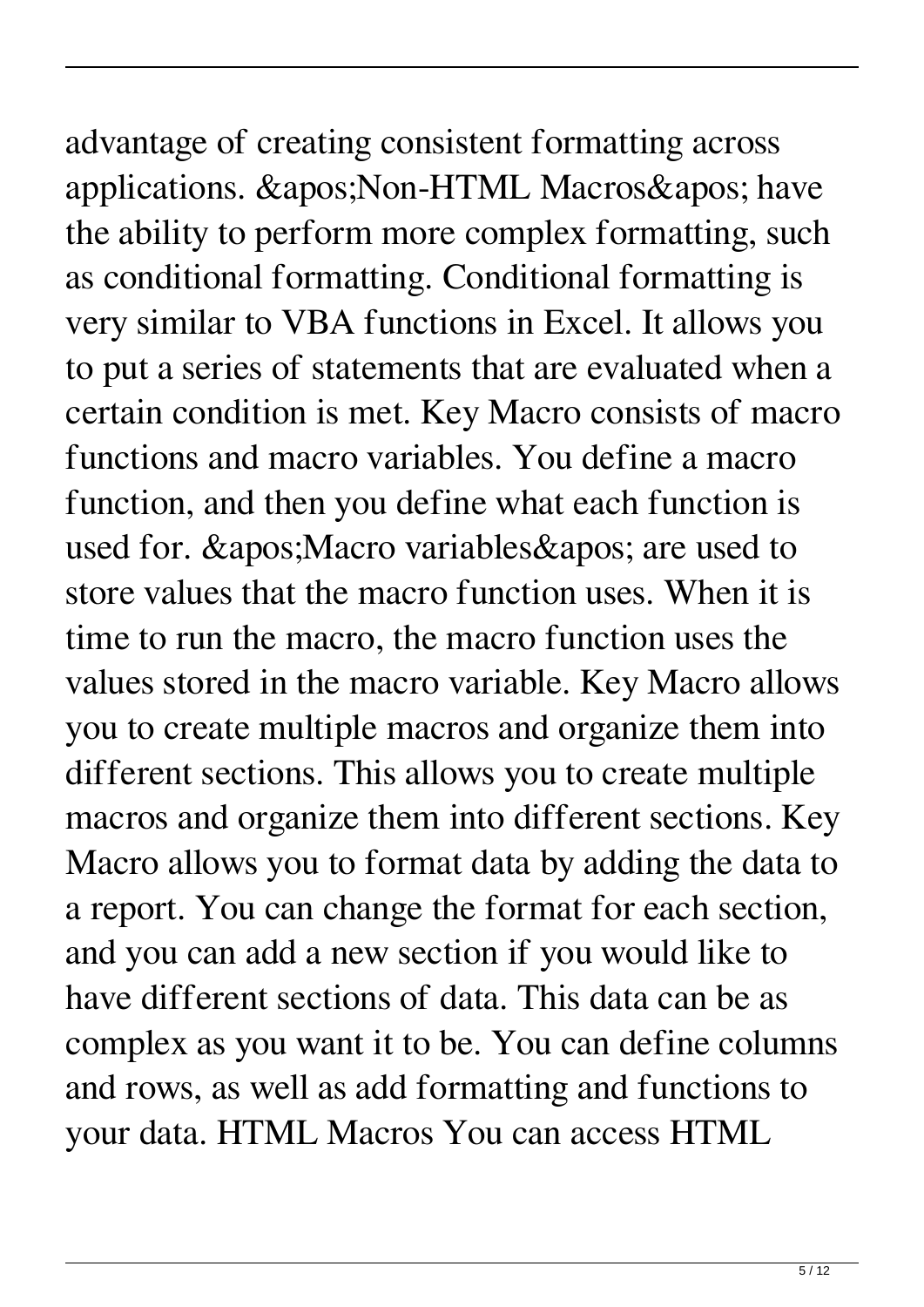Macros from two places: from within the interface and the Macro List. ' Macro List': This is where all of your macros are stored. You can add macros to your list by creating a new entry in the list. You can also delete macros from this list. The list is 81e310abbf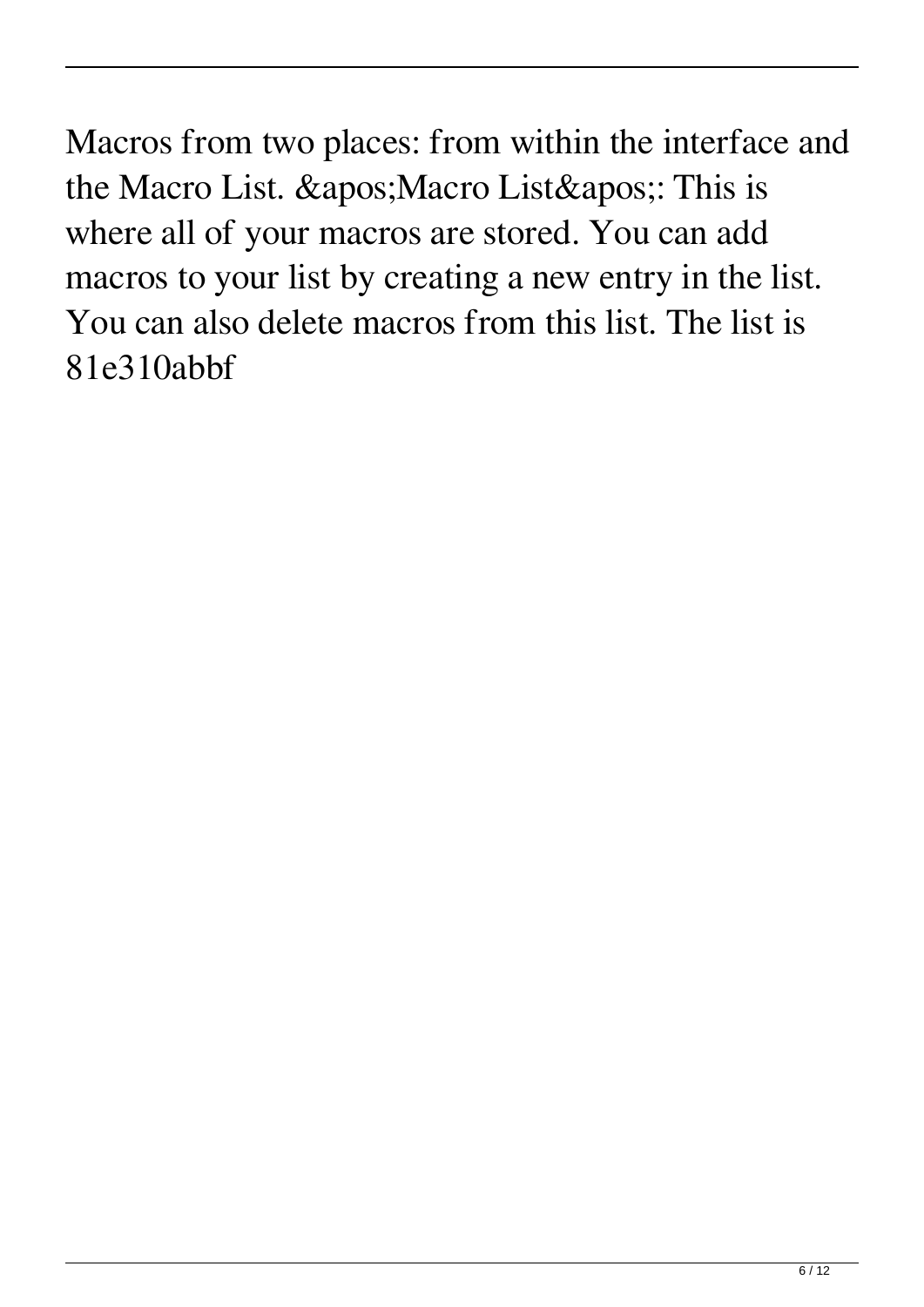SQL Manager Lite is a light and fast tool for managing PostgreSQL databases. It is a tool to manage data within PostgreSQL databases. It has a flexible design, with no complicated user interface, and no need to be a programmer to use. It is designed for any person who wants to quickly edit the data in their database. It supports PostgreSQL 8.4 and higher. SQL Manager Lite is free of charge and you don't need to install it. It is available on both Windows and Mac platforms. It is light, portable, and does not require you to have a developer or programming background to use. New or updated features: \*\* Update in this version: 1. On Mac OS X, it is possible to connect to a PostgreSQL database from the full version by using the 'Copy to clipboard' action in the navigation menu on the top of the window. 1. Add more third-party functions and updates/patches. 2. Add tools for data analysis, graph visualization and export. 3. Add search, organization and additional comparisons. 4. Support for VARCHAR and TEXT types of data. 5. Add views for clients. 6. Support for DATE, TIME, TIMESTAMP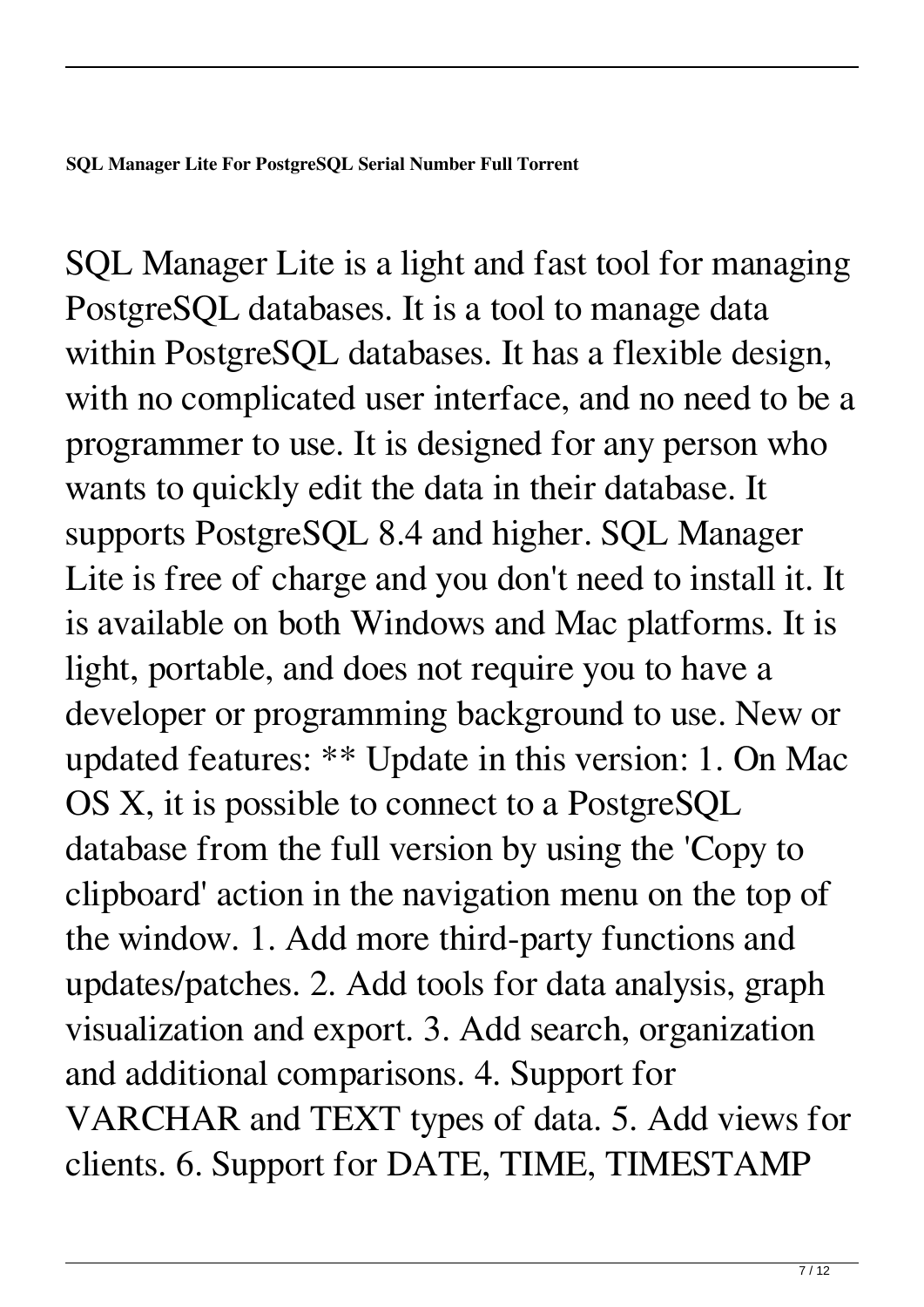and other date types. 7. Allow for greater security and protection of data. 8. Add commands for editing and exporting. 9. Allow for editing of full or restricted objects. 10. Add relations to the objects. 11. Support for client/server applications. 12. Allow the user to access the database using host names in the format Postgres:Port/DatabaseName. 13. Additional database configurations. 14. Save backup files in the standard location in the user's home directory. 15. Add custom commands, support for the following and more commands in this version: - SQL Builder - SQL Editor - SQL Format - SQL Scripting - SQL Trace - SQL Text Editor - SQL Lint - SQL Graph Visualizer - SQL Chart Visualizer - SQL Table Statistics - SQL Table Comparator - SQL Table Builder - SQL Table Recorder - SQL Views Builder - SQL Database Transfer - SQL Database Restorer 1. Update in this version: 1. MacOSOS X, it is possible to connect to a PostgreSQL database from the full version by using the 'Copy to clipboard' action in the navigation menu

on the top of the window. 2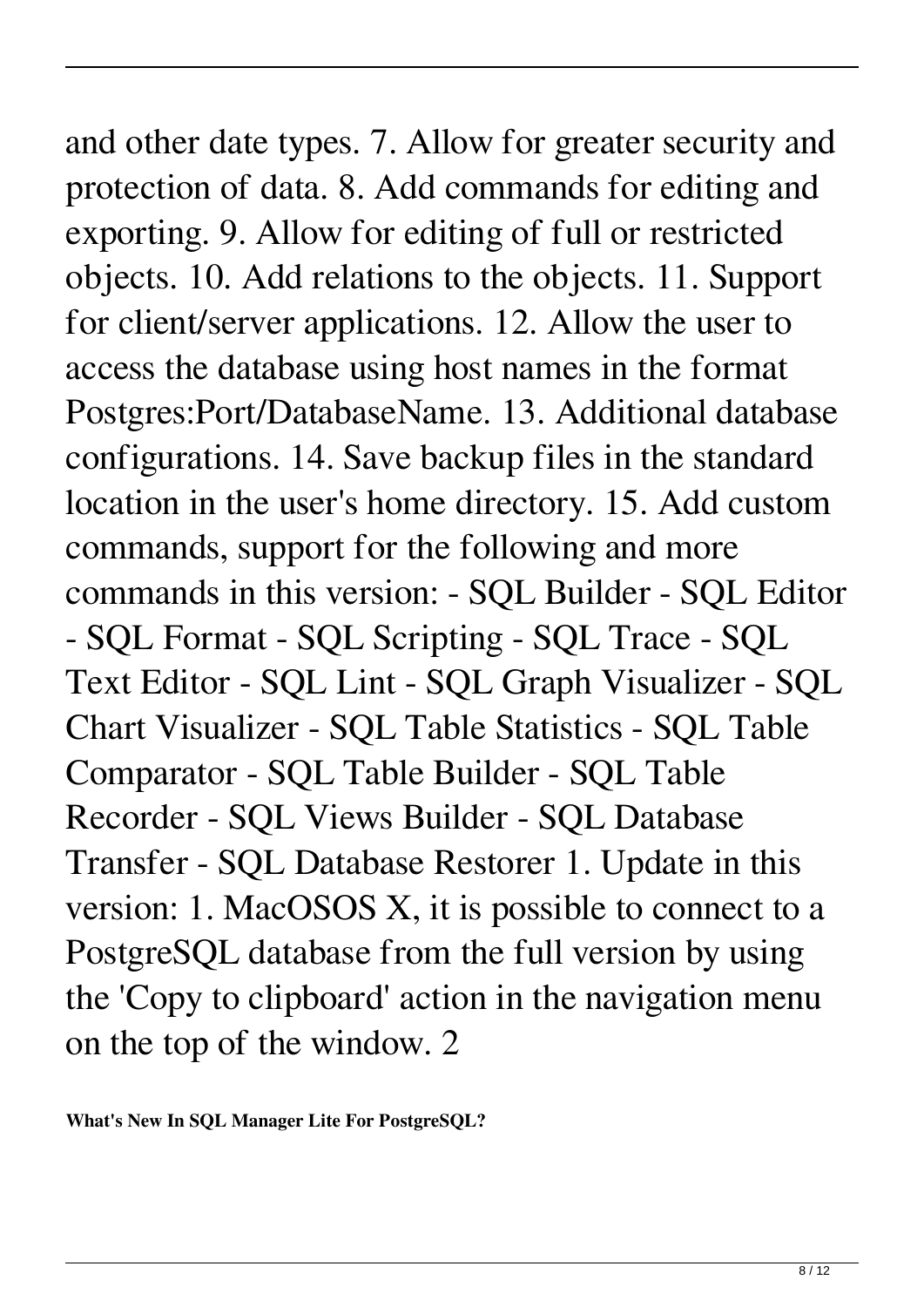PostgreSQL is a powerful and versatile open source database. SQL Manager Lite for PostgreSQL is a light database management software for PostgreSQL that features a very advanced user interface for SQL, view, statistics, backup, restore, schema, indexes and foreign keys and database administration tools. The SQL Manager Lite for PostgreSQL database management system is free. The application allows you to run multiple databases at once. The application also features export/import and copy databases, backup, restore, manage indexes and foreign keys, and generate statistics. Features: \*Views, tables, indexes, statistics and foreign keys for each database \*Save documents and script as SQL files \*Copy database files \*Generate database statistics \*Built-in administration tools \*Export/import data \*Restore databases \*Export tables for backup and restore \*Import/Export tables \*Import and export schema \*Export and import SQL scripts \*Manage indexes and foreign keys \*Create foreign keys \*Scripting for PostgreSQL SQL Manager Lite for PostgreSQL is a light application with a minimum of features, but with advanced options. The application allows you to generate statistics for your database. You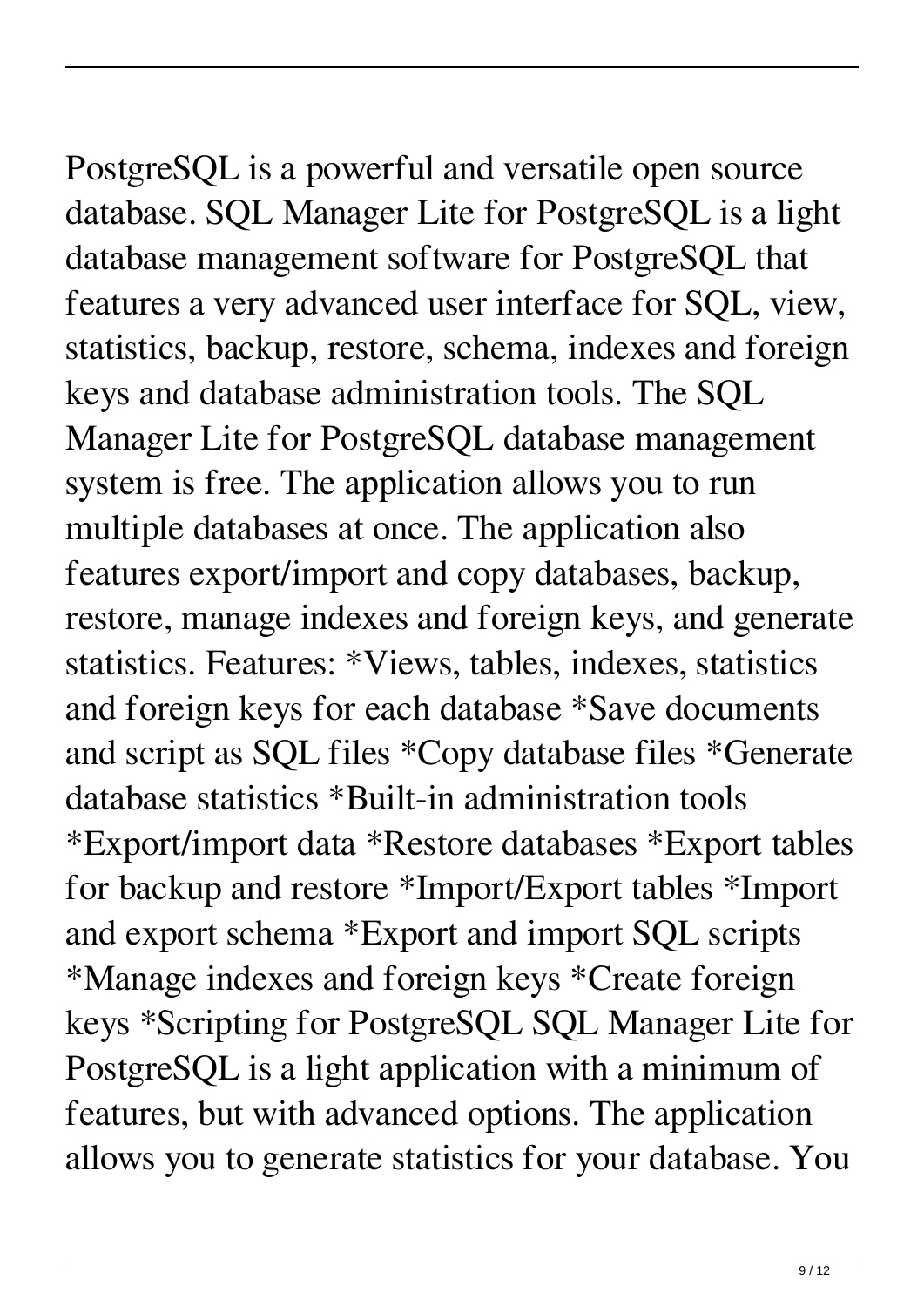can export data from the databases and save them in SQL files. You can also copy database files. SQL Manager Lite for PostgreSQL has a very simple design and looks like a typical MySQL management system. This application uses a plain layout with a classic top view showing the database objects. From this interface, you can manage your databases, objects, indexes, foreign keys, backup, restore, manage, script and export data, as well as create and import/export schema. The application supports a lot of options, including the ability to view, export, edit, backup, restore, manage, script and export scripts, schema, indexes and foreign keys. Besides the basic functions, this tool features a very advanced user interface. This application features a clean and simple graphical interface. The interface is divided into four main tabs: Database, View, Statistics and Database Administration. From this interface, you can see and change all the data and databases. The application features a navigation tree to change the database objects. This tree features the options to create, edit, delete, copy, restore, export and import data, backup, restore, view tables, indexes and foreign keys. The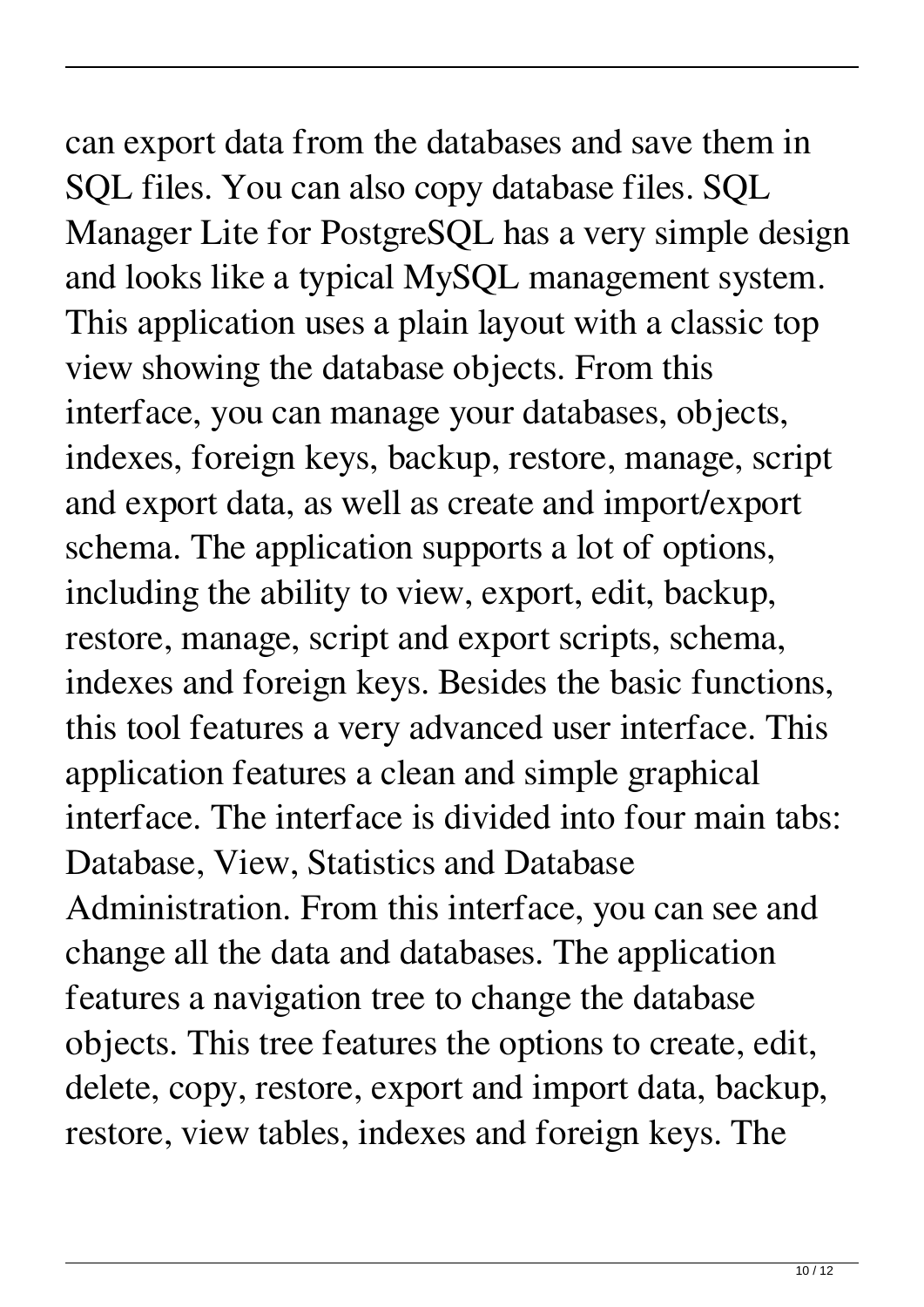### application also supports a lot of advanced options. For example, you can view the database structure and the types of your objects. You can also generate statistics for tables. You can also export/import data from/to the databases. You can view, edit, delete, copy, restore, backup, restore and export/import data from/to the databases. You can create and delete indexes, foreign keys and schema. You can view, edit and delete statistics for the tables. This application allows you to export/import data. You can also import and export your database data.